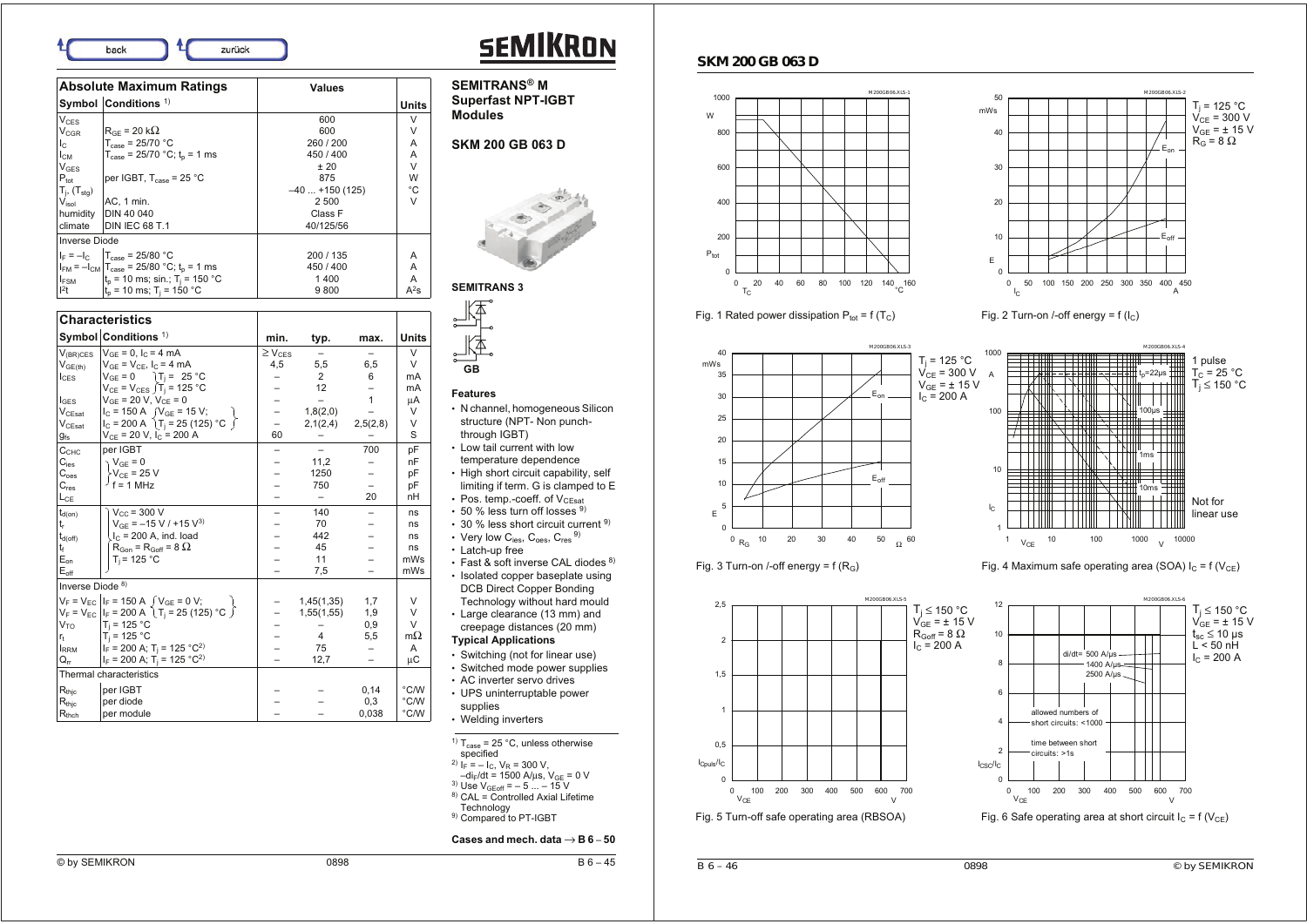# **SEMIKRON**



Fig. 8 Rated current vs. temperature  $I_C = f(T_C)$ 





Fig. 9 Typ. output characteristic,  $t_0 = 250 \,\mu s$ ; T<sub>i</sub> = 25 °C Fig. 10 Typ. output characteristic,  $t_0 = 250 \,\mu s$ ; T<sub>i</sub> = 125 °C

 $P_{\text{cond}(t)} = V_{\text{CEsatt}(t)} \cdot I_{\text{C}(t)}$ 

 $V_{CEsat(t)} = V_{CE(TO)(Tj)} + r_{CE(Tj)} \cdot I_{C(t)}$ 

 $V_{C E(TO)(Ti)} \le 1,2 - 0,001$  (T<sub>i</sub> –25) [V]

typ.:  $r_{C>E(Ti)} = 0,0045 + 0,00002$  (T<sub>i</sub> –25) [Ω]

max.:  $r_{CE(Ti)} = 0,0065 + 0,00002$  (T<sub>i</sub> –25) [ $\Omega$ ]

valid for V<sub>GE</sub> = + 15  $^{+2}_{-1}$  [V]; I<sub>C</sub>  $\geq$  0,3 I<sub>Cn</sub>





Fig. 12 Typ. transfer characteristic,  $t_p = 250$  μs; V<sub>CE</sub> = 20 V





Fig. 13 Typ. gate charge characteristic Fig. 14 Typ. capacitances vs. $V_{CE}$ 





 $\mathsf{C}_\mathsf{ies}$ 

V<sub>GE</sub> = 0 V<br>f = 1 MHz

 $\mathtt{C_{oes}}$ 

 $\mathtt{C_{res}}$ 



Fig. 15 Typ. switching times vs.  $I_c$  Fig. 16 Typ. switching times vs. gate resistor R<sub>G</sub>



Fig. 17 Typ. CAL diode forward characteristic Fig. 18 Diode turn-off energy dissipation per pulse